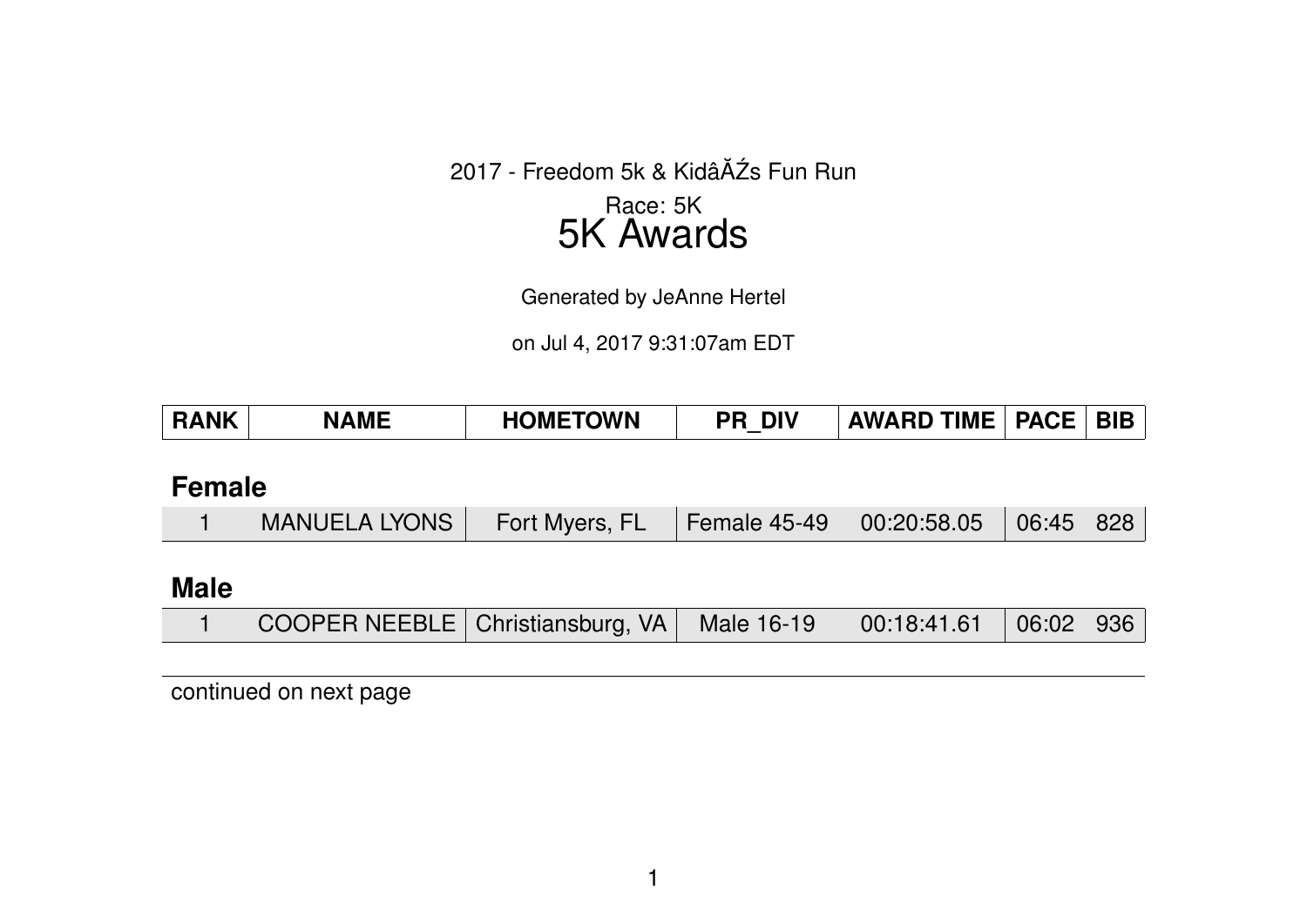| <b>RANK</b> | <b>NAME</b>                        | <b>HOMETOWN</b> | <b>PR DIV</b>                   | <b>AWARD TIME   PACE   BIB</b> |                  |     |
|-------------|------------------------------------|-----------------|---------------------------------|--------------------------------|------------------|-----|
|             | <b>Female Master 40-99</b>         |                 |                                 |                                |                  |     |
|             | MANILIEL A IVONIC<br>MANULLA LIUNJ | Fort Myers, FL  | $\vert$ <del>Female 45-49</del> | 00:20:50.05                    | <del>06:45</del> | 828 |
|             | <b>KAREN MILES</b>                 | Fort Myers, FL  | Female 60-64                    | 00:23:04.73                    | 07:26            | 880 |

#### **Male Master 40-99**

|  | <b>JAY PRUETT</b> | Birmingham, AL   Male 40-44   00:20:29.68   06:36   661 |  |  |  |  |
|--|-------------------|---------------------------------------------------------|--|--|--|--|
|--|-------------------|---------------------------------------------------------|--|--|--|--|

## **Female Grandmaster 50-99**

| <u>LADENI MILEO</u><br><b>MULTY MILLO</b>                                   | $\parallel$ Fort Myers, FL $\parallel$ Female 60-64 $\parallel$ 00:23:04.73 $\parallel$ |  | <del>07:26</del>   <del>880</del> |  |
|-----------------------------------------------------------------------------|-----------------------------------------------------------------------------------------|--|-----------------------------------|--|
| PATRICIA ORMSBY   Fort Myers, FL   Female 50-54   00:24:29.79   07:54   882 |                                                                                         |  |                                   |  |

#### **Male Grandmaster 50-99**

|  | <b>HARRIS JOHN</b> | Fort Myers, FL   Male 50-54   00:20:57.74   06:45   721 |  |  |  |  |
|--|--------------------|---------------------------------------------------------|--|--|--|--|
|--|--------------------|---------------------------------------------------------|--|--|--|--|

# **Female Senior Grandmaster 60-99**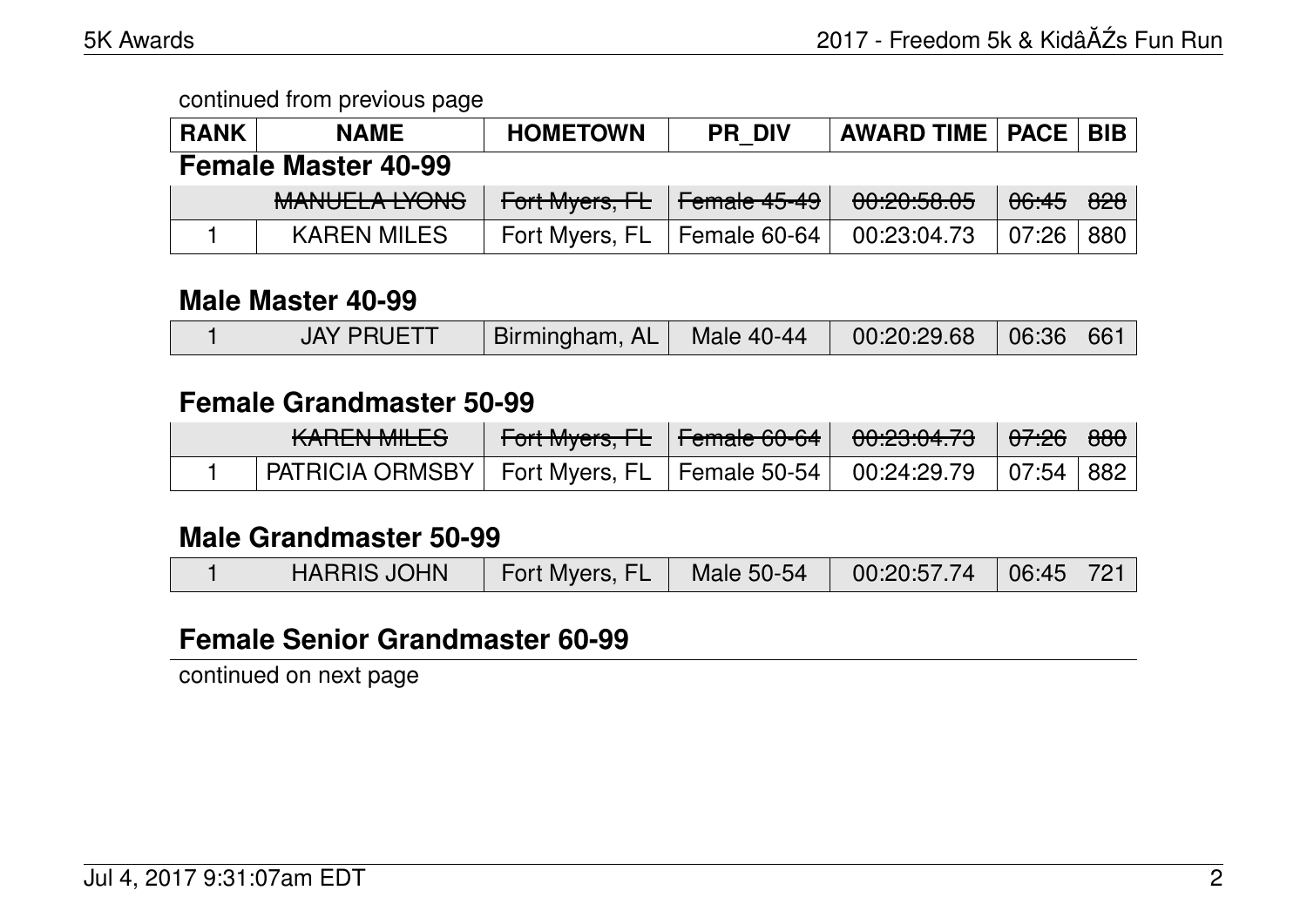continued from previous page

| <b>RANK</b> | <b>NAME</b>                            | <b>HOMETOWN</b> | <b>PR DIV</b>             | <b>AWARD TIME   PACE  </b>      |                  | <b>BIB</b> |
|-------------|----------------------------------------|-----------------|---------------------------|---------------------------------|------------------|------------|
|             | <u>LADENI MILEO</u><br>IVALILIV IVILLO | Fort Myers, FL  | L<br><b>TURITAL UP OF</b> | 0.0000172<br><u>UU.CJ.UT.TJ</u> | <del>07:26</del> | 880        |
|             | <b>JANET WEINSTEIN</b>                 | Cape Coral, FL  | Female 65-69              | 00:26:04.80                     | 08:24            | 580        |

#### **Male Senior Grandmaster 60-99**

## **Female 1-11**

| SAMANTHA CONNAR      | Cape Coral, FL   Female 1-11 |             | 00:25:52.87 | 08:20 | 561 |
|----------------------|------------------------------|-------------|-------------|-------|-----|
| <b>GABI WINTERS</b>  | Cape Coral, FL   Female 1-11 |             | 00:28:52.77 | 09:18 | 796 |
| <b>ANNA VERTREES</b> | Fort Myers, FL               | Female 1-11 | 00:31:40.24 | 10:12 | 632 |

## **Male 1-11**

| <b>RYAN PFANNENSTIEL</b>           | Fort Myers, FL | Male 1-11 | 00:27:43.48 | 08:56          | 724 |
|------------------------------------|----------------|-----------|-------------|----------------|-----|
| JOHN PFANNENSTIEL   Fort Myers, FL |                | Male 1-11 | 00:28:10.16 | 09:05          | 727 |
| <b>IAN DURICHEN</b>                | Cape Coral, FL | Male 1-11 | 00:28:38.40 | $09:14$   1023 |     |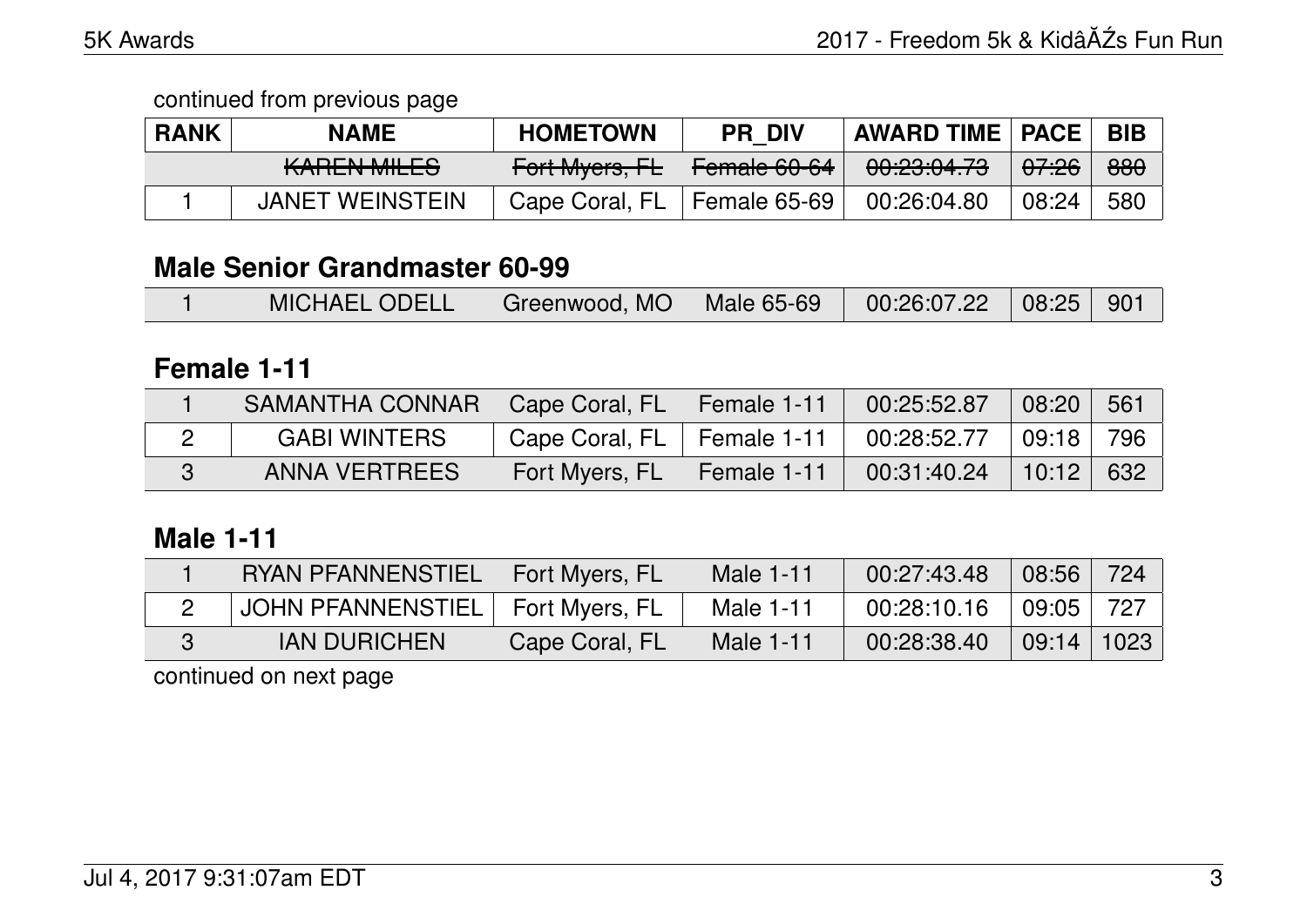| <b>RANK</b> | <b>AME</b> | <b>'OMETOWN</b> | <b>DIV</b><br>PR | <b>AWARD TIME</b> | <b>PACE</b> | <b>BIE</b> |
|-------------|------------|-----------------|------------------|-------------------|-------------|------------|
|-------------|------------|-----------------|------------------|-------------------|-------------|------------|

#### **Female 12-15**

| CAROLINE MACKENZIE   Fort Myers, FL   Female 12-15 |                                                     | 00:22:08.28 | $\sqrt{07:08}$ | -834  |
|----------------------------------------------------|-----------------------------------------------------|-------------|----------------|-------|
| <b>JESSICA EDWARDS</b>                             | Cape Coral, FL   Female 12-15   00:22:23.56   07:13 |             |                | 709   |
| <b>STEPHANIE ORMSBY</b>                            | Fort Myers, FL   Female $12-15$   00:23:56.10       |             | ∣ 07:43 ∣      | - 881 |

## **Male 12-15**

| LIAM HOLSTON            | Fort Myers, FL | Male 12-15 | 00:19:41.11 | 06:21 | $\vert$ 1003 |
|-------------------------|----------------|------------|-------------|-------|--------------|
| <b>PRESTON DUNN</b>     | Cape Coral, FL | Male 12-15 | 00:20:04.06 | 06:28 | 988          |
| <b>FRANKLIN CACERES</b> | Cape Coral, FL | Male 12-15 | 00:20:22.84 | 06:34 | -716         |

# **Female 16-19**

| <b>COREY PETHERS</b> | Cape Coral, FL   Female 16-19   00:24:33.61               |  | $\parallel$ 07:55 $\parallel$ 707 |  |
|----------------------|-----------------------------------------------------------|--|-----------------------------------|--|
| RILEY ORR            | Cantonment, FL   Female 16-19   00:24:57.95   08:03   945 |  |                                   |  |
| <b>JULIA CANZANO</b> | Cape Coral, FL   Female 16-19   00:25:36.96               |  | 08:15 798                         |  |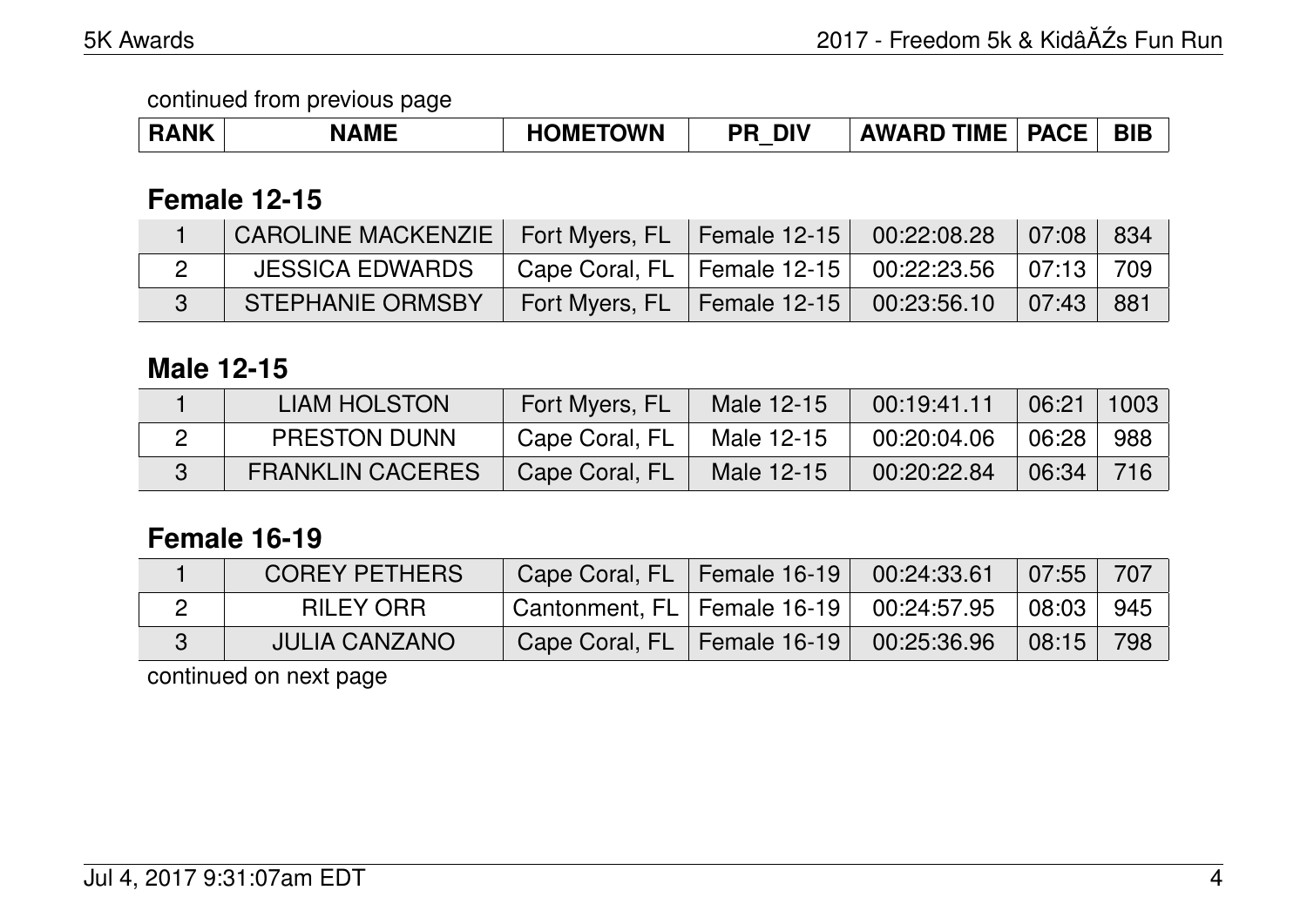| <b>RANK</b> | <b>NAME</b> | <b>HOMETOWN</b> | <b>DIV</b><br>PR<br>_ | <b>AWARD TIME</b> | <b>PACE</b> | <b>BIE</b> |
|-------------|-------------|-----------------|-----------------------|-------------------|-------------|------------|
|-------------|-------------|-----------------|-----------------------|-------------------|-------------|------------|

#### **Male 16-19**

| <b>COOPER NEEBLE</b>    | Christiansburg, VA | Male 16-19 | 00:10:41.61 | <del>06:02</del> | <del>936</del> |
|-------------------------|--------------------|------------|-------------|------------------|----------------|
| DYLAN REICHENBACHER     | Cape Coral, FL     | Male 16-19 | 00:18:53.68 | $06:05$   870    |                |
| <b>KENNICE BEAUBRUN</b> | Cape Coral, FL     | Male 16-19 | 00:19:29.18 | 06:17            | 866            |
| <b>COLIN PACE</b>       | Cape Coral, FL     | Male 16-19 | 00:19:49.02 | 06:23            | 719            |

# **Female 20-24**

| <b>TRISH DOBROWSKI</b> | Fords, NJ      | Female 20-24        | 00:25:31.25 | 08:13 993                 |  |
|------------------------|----------------|---------------------|-------------|---------------------------|--|
| <b>KAREN AMBROSE</b>   | Cape Coral, FL | <b>Female 20-24</b> | 00:27:15.65 | $\vert$ 08:47 $\vert$ 544 |  |
| LAURA HOLLAWAY         | Cape Coral, FL | Female 20-24        | 00:35:02.01 | $11:17$ 997               |  |

# **Male 20-24**

| <b>JOEL GOURLEY</b>      | Earlville, IA  | Male 20-24 | $00:21:47.36$   07:01   502 |  |
|--------------------------|----------------|------------|-----------------------------|--|
| <b>BRANDON KOHLMEIER</b> | Cape Coral, FL | Male 20-24 | $00:22:58.74$   07:24   710 |  |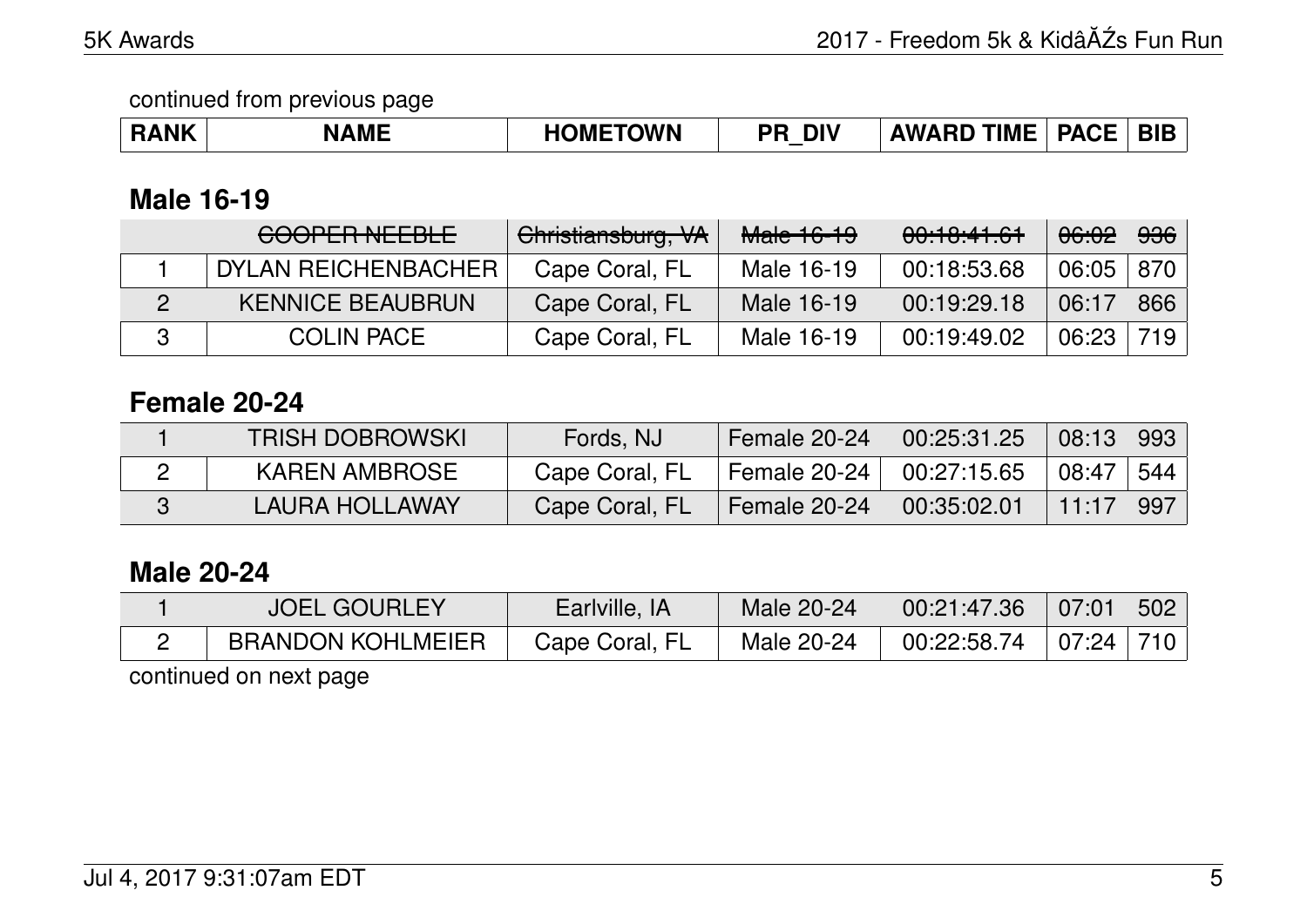| <b>RANK</b> | <b>NAME</b>         | <b>HOMETOWN</b> | <b>PR DIV</b> | <b>AWARD TIME   PACE   BIB</b> |       |     |
|-------------|---------------------|-----------------|---------------|--------------------------------|-------|-----|
|             | <b>AUSTIN CRAIG</b> | Fort Myers, FL  | Male 20-24    | 00:27:40.92                    | 08:55 | 598 |

#### **Female 25-29**

| <b>ERIN ASHCRAFT</b>                                     | Cape Coral, FL | <b>Female 25-29</b>      | 00:28:42.55 | 09:15 | - 787 |
|----------------------------------------------------------|----------------|--------------------------|-------------|-------|-------|
| ERIKA KASTEIN                                            | Fort Myers, FL | Female 25-29 $\parallel$ | 00:29:14.07 | 09:25 | - 667 |
| COURTNEY ALEXANDER   North Fort Myers, FL   Female 25-29 |                |                          | 00:29:22.10 | 09:28 | -781  |

## **Male 25-29**

| <b>JOSE JEREZ</b>     | Orlando, FL      | Male 25-29 | 00:23:54.59 | $07:42$   1031 |     |
|-----------------------|------------------|------------|-------------|----------------|-----|
| <b>CHARLES PANKOW</b> | Fort Myers, FL   | Male 25-29 | 00:24:39.15 | 07:57          | 981 |
| PETER COLE            | Hillsborough, NJ | Male 25-29 | 00:24:56.36 | 08:02          | 994 |

# **Female 30-34**

| <b>ADRIANNE MEYER</b> | Estero, FL     | Female 30-34                         | 00:26:56.87 | 08:41                 | 1027     |
|-----------------------|----------------|--------------------------------------|-------------|-----------------------|----------|
| <b>TERESA SPANO</b>   | Cape Coral, FL | $\pm$ Female 30-34 $\pm$ 00:27:50.29 |             | $\vert$ 08:58 $\vert$ | ∣ 1030 ∣ |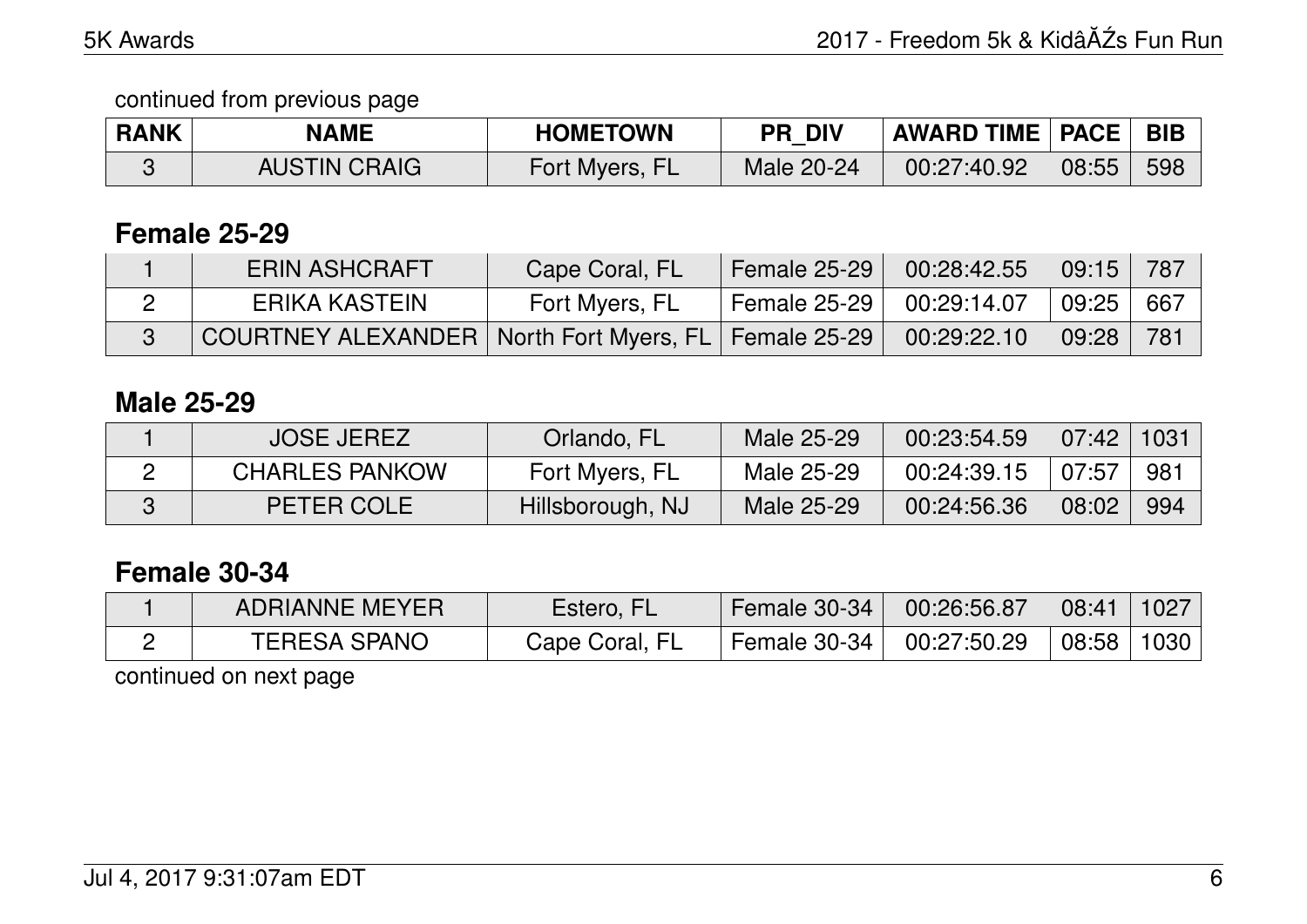| <b>RANK</b> | <b>NAME</b>          | <b>HOMETOWN</b> | <b>PR DIV</b> | <b>AWARD TIME   PACE   BIB</b> |       |     |
|-------------|----------------------|-----------------|---------------|--------------------------------|-------|-----|
|             | <b>AILEEN ERNEST</b> | Cape Coral, FL  | Female 30-34  | 00:27:53.32                    | 08:59 | 695 |

## **Male 30-34**

| <b>CODY ALEXANDER</b>   | North Fort Myers, FL | Male 30-34 | 00:21:24.95 | 06:54 782    |                 |
|-------------------------|----------------------|------------|-------------|--------------|-----------------|
| CHRIS A.L. MOYER II     | Pineland, FL         | Male 30-34 | 00:21:50.89 | $107:02$ 761 |                 |
| <b>MATTHEW FROMMELT</b> | Fort Myers, FL       | Male 30-34 | 00:21:55.98 | 07:04        | $\parallel$ 925 |

## **Female 35-39**

| AMBER MAZZOLA       | Fort Myers, FL  | <b>Female 35-39</b> | 00:25:45.08                | 08:18 944               |  |
|---------------------|-----------------|---------------------|----------------------------|-------------------------|--|
| ROSA SHAPOL         | Cape Coral, FL  |                     | Female 35-39   00:25:51.12 | $\mid$ 08:20 $\mid$ 733 |  |
| CHRISTINA MACARTHUR | Punta Gorda, FL | <b>Female 35-39</b> | 00:29:17.81                | 09:26 878               |  |

#### **Male 35-39**

| <b>JAMES RILEY</b>  | Fort Myers, FL | Male 35-39 | 00:24:26.02 | $07:52$ 862 |  |
|---------------------|----------------|------------|-------------|-------------|--|
| <b>BRIAN KELLEY</b> | Fort Myers, FL | Male 35-39 | 00:24:48.01 | 07:59 966   |  |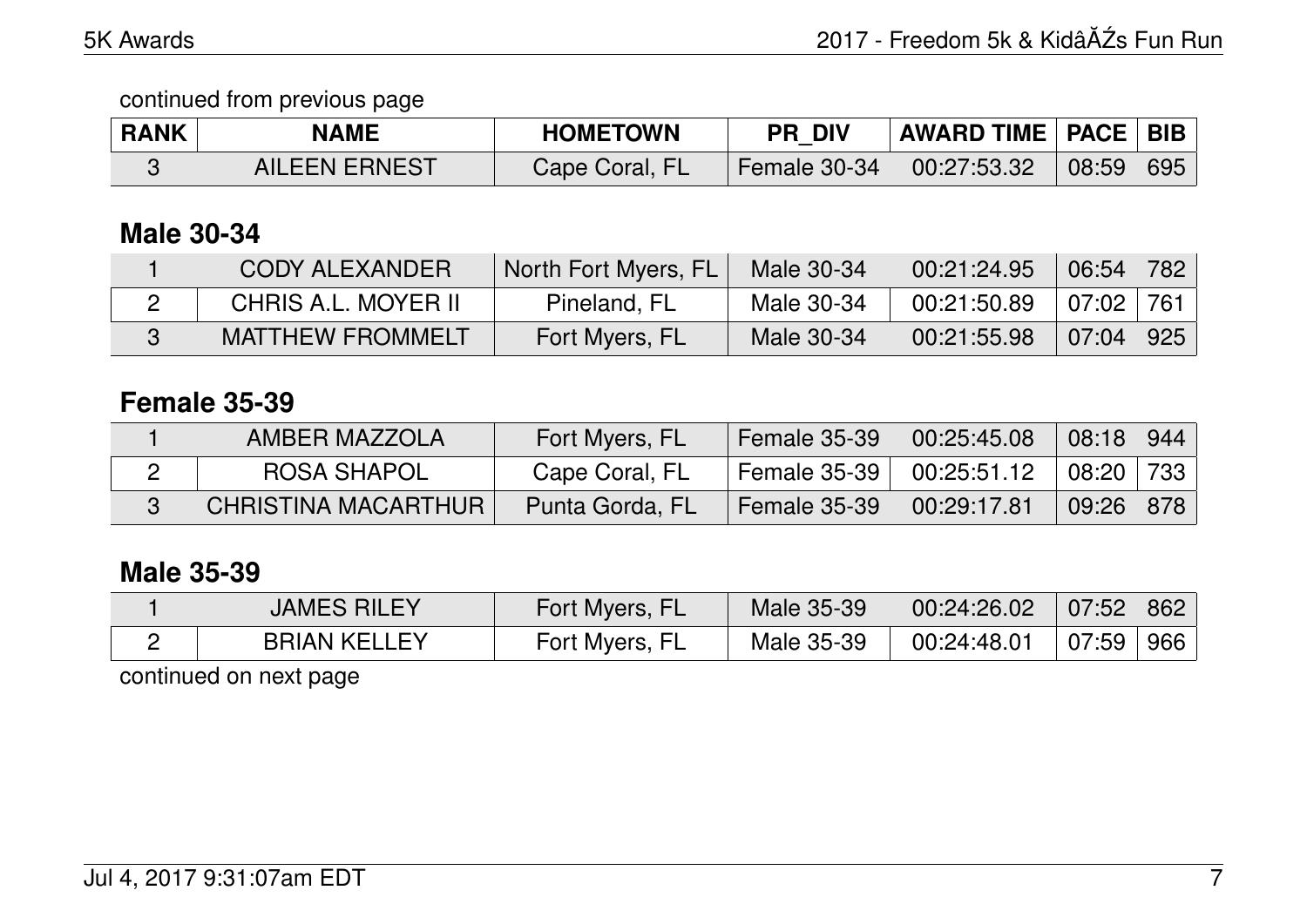| <b>RANK</b> | <b>NAME</b>                      | <b>HOMETOWN</b> | <b>PR DIV</b> | <b>AWARD TIME   PACE  </b> |              | <b>BIB</b> |
|-------------|----------------------------------|-----------------|---------------|----------------------------|--------------|------------|
|             | SAMUEL GONZALEZ   Cape Coral, FL |                 | Male 35-39    | 00:25:51.10                | $\mid$ 08:20 | 776        |

# **Female 40-44**

| ALEXA GEMMA          | Cape Coral, FL   Female 40-44 |              | $00:23:21.23$ 07:32                                | 535 |
|----------------------|-------------------------------|--------------|----------------------------------------------------|-----|
| <b>GINGER CUENCA</b> | Brooklyn, NY                  | Female 40-44 | $00:23:42.07$ $\mid 07:38 \mid$                    | 983 |
| LORI MOORE           | Fort Myers, FL   Female 40-44 |              | $\mid$ 00:27:10.55 $\mid$ 08:45 $\mid$ 1014 $\mid$ |     |

# **Male 40-44**

| JAY PRUETT            | Birmingham, AL | Male 40-44 | 0.0000000<br><b>UU.CU.CJ.UU</b> | 06:36 | 661 |
|-----------------------|----------------|------------|---------------------------------|-------|-----|
| <b>RENE RAMIREZ</b>   | Fort Myers, FL | Male 40-44 | 00:21:35.87                     | 06:58 | 704 |
| <b>MICHAEL SUCHAN</b> | Cape Coral, FL | Male 40-44 | 00:23:20.17                     | 07:31 | 752 |
| <b>BEN WINTERS</b>    | Cape Coral, FL | Male 40-44 | 00:24:38.10                     | 07:56 | 795 |

## **Female 45-49**

|  |  | <b>MANILIEL A IMANIA</b><br>MANULLA LIUNO | $\Gamma$ and $\Lambda$ is a $\Gamma$ $\Gamma$ $\Gamma$ are also $\Lambda$ $\Gamma$ $\Lambda$ $\Omega$<br>$\blacksquare$ ा जाताणyकाऊ, तस्य   तस्नाात्वास म $\mathcal{T}$ मेरी   $\blacksquare$ |  | $\bigcap \bigcap \bigcap \bigcap \bigsubset \bigcap \bigcap \bigcap \bigsubset$<br><del>uu.zu.ju.uu</del> | $\parallel$ <del>06:45</del> $\parallel$ | - <del>020</del> |
|--|--|-------------------------------------------|-----------------------------------------------------------------------------------------------------------------------------------------------------------------------------------------------|--|-----------------------------------------------------------------------------------------------------------|------------------------------------------|------------------|
|--|--|-------------------------------------------|-----------------------------------------------------------------------------------------------------------------------------------------------------------------------------------------------|--|-----------------------------------------------------------------------------------------------------------|------------------------------------------|------------------|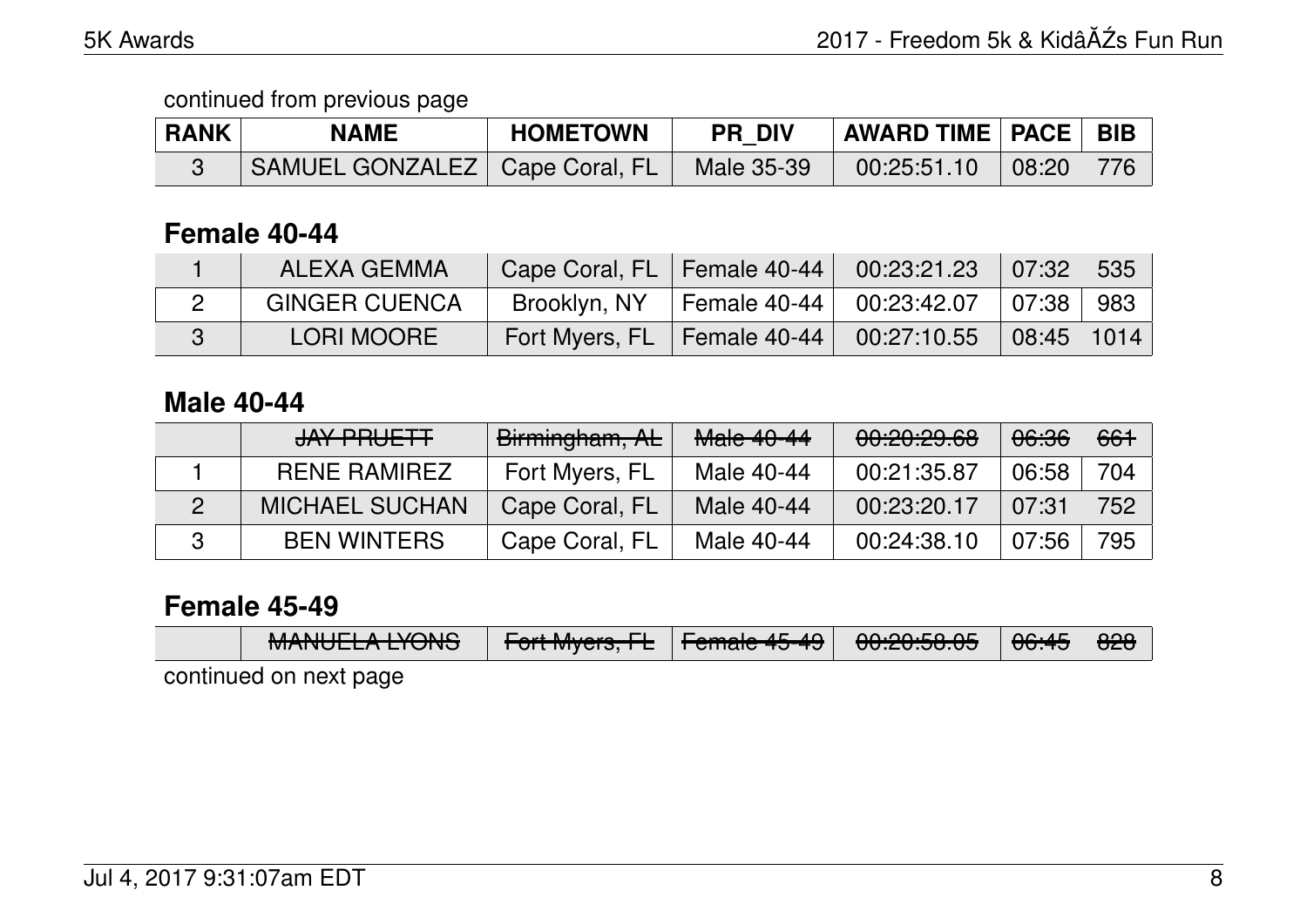continued from previous page

| <b>RANK</b> | <b>NAME</b>           | <b>HOMETOWN</b> | <b>PR DIV</b> | <b>AWARD TIME   PACE   BIB  </b> |             |     |
|-------------|-----------------------|-----------------|---------------|----------------------------------|-------------|-----|
|             | <b>NICOLE CHAUSSE</b> | Cape Coral, FL  | Female 45-49  | 00:27:28.26                      | 08:51   911 |     |
|             | KIRA LITTLE           | Fort Myers, FL  | Female 45-49  | 00:27:44.49                      | 08:56       | 597 |
|             | <b>JENNY KASHMAN</b>  | Cape Coral, FL  | Female 45-49  | 00:28:14.59                      | 09:06       | 904 |

#### **Male 45-49**

| <b>SCOTT KASHMAN</b>  | Cape Coral, FL | Male 45-49 | 00:21:26.04 | $06:54$   903 |     |
|-----------------------|----------------|------------|-------------|---------------|-----|
| <b>ANTHONY SCIOLI</b> | Cape Coral, FL | Male 45-49 | 00:22:19.66 | 07:12   788   |     |
| <b>RUSSELL ORR</b>    | Cantonment, FL | Male 45-49 | 00:25:43.90 | 08:17         | 943 |

## **Female 50-54**

| DATDIOIA ODMODV<br><u>LATITUM AINMODI.</u> | Fort Myers, FL                | Female 50-54 | 00:24:29.79 | 07:54 | 882 |
|--------------------------------------------|-------------------------------|--------------|-------------|-------|-----|
| <b>BETH MUTTER</b>                         | Cape Coral, FL   Female 50-54 |              | 00:26:27.57 | 08:31 | 669 |
| LAURIE MANSFIELD                           | Cape Coral, FL   Female 50-54 |              | 00:28:24.34 | 09:09 | 739 |
| <b>MARIBETH LICHTY</b>                     | Fort Myers, FL                | Female 50-54 | 00:29:37.40 | 09:33 | 986 |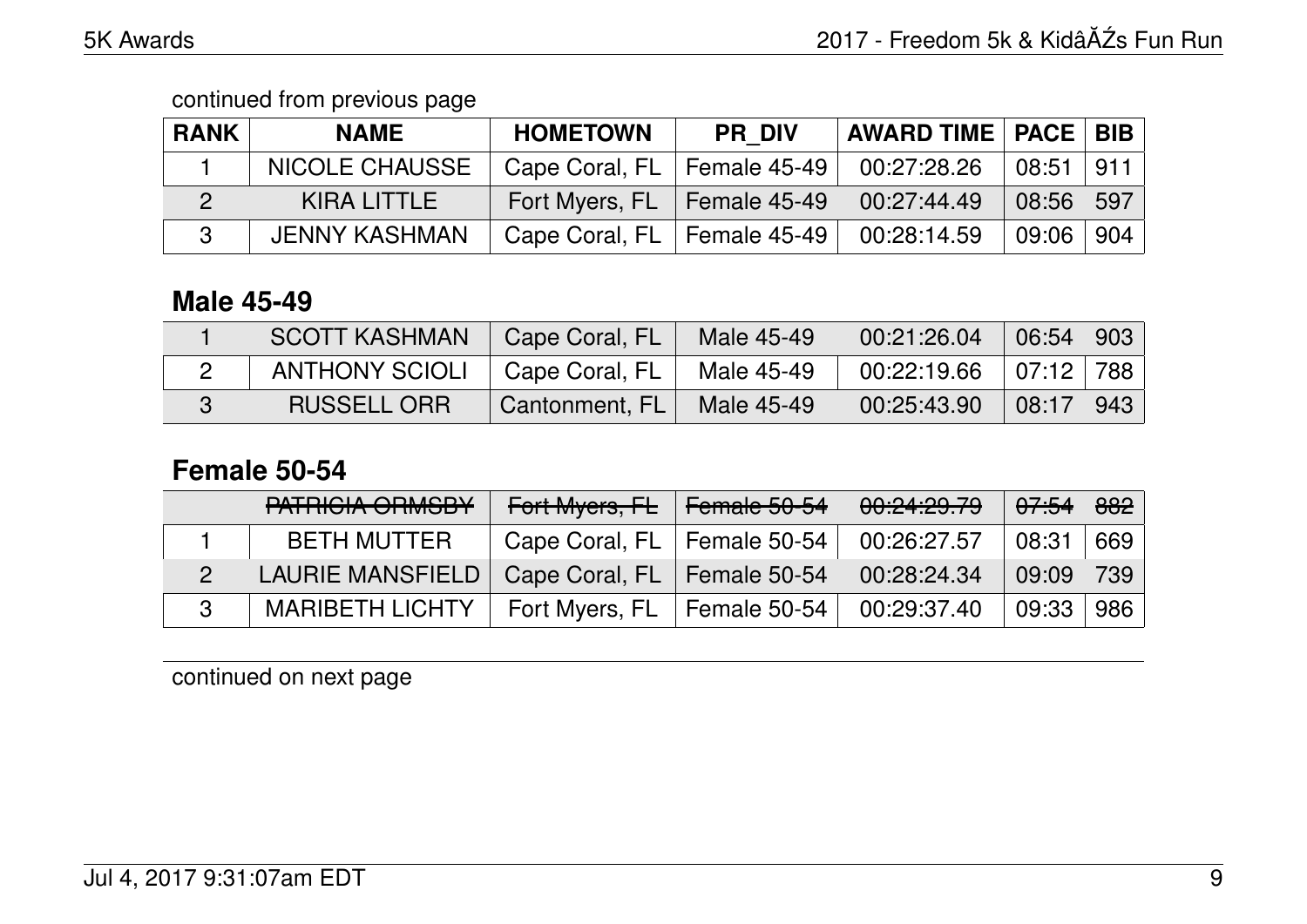continued from previous page

| <b>RANK</b>       | <b>NAME</b>                    | <b>HOMETOWN</b> | <b>PR DIV</b> | <b>AWARD TIME   PACE</b> |                  | <b>BIB</b> |  |  |
|-------------------|--------------------------------|-----------------|---------------|--------------------------|------------------|------------|--|--|
| <b>Male 50-54</b> |                                |                 |               |                          |                  |            |  |  |
|                   | LIADDIC IQLINI<br>LIANNIO JUHN | Fort Myers, FL  | Male 50-54    | 00:20:57.74              | <del>06:45</del> | 721        |  |  |
|                   | <b>KENNETH OCONNOR</b>         | Mc Gregor, TX   | Male 50-54    | 00:21:37.64              | 06:58            | 537        |  |  |
| $\overline{2}$    | <b>MIKE SHEPPARD</b>           | Cape Coral, FL  | Male 50-54    | 00:23:37.49              | 07:37            | 850        |  |  |
| 3                 | <b>SCOTT KOOK</b>              | Alva, FL        | Male 50-54    | 00:25:58.90              | 08:22            | 587        |  |  |

## **Female 55-59**

| ADRIANA GRECO        | Cape Coral, FL | <b>Female 55-59</b>   | 00:31:41.39 | 10:12 | 996 |
|----------------------|----------------|-----------------------|-------------|-------|-----|
| MAUREEN MARTINELLO   | Fort Myers, FL | <b>Female 55-59</b>   | 00:36:00.04 | 11:36 |     |
| <b>JACQUE JORDAN</b> | Cape Coral, FL | <b>Female 55-59  </b> | 00:39:13.50 | 12:38 | 832 |

## **Male 55-59**

| <b>ODIN HENRIKSSEN</b> | Unknown              | Male 55-59 | 00:21:49.20 | 07:02 | 1024 |
|------------------------|----------------------|------------|-------------|-------|------|
| <b>ROBERT SHANNON</b>  | North Fort Myers, FL | Male 55-59 | 00:24:09.79 | 07:47 |      |
| DAVID YORE             | Fort Myers, FL       | Male 55-59 | 00:24:23.05 | 07:51 | 860  |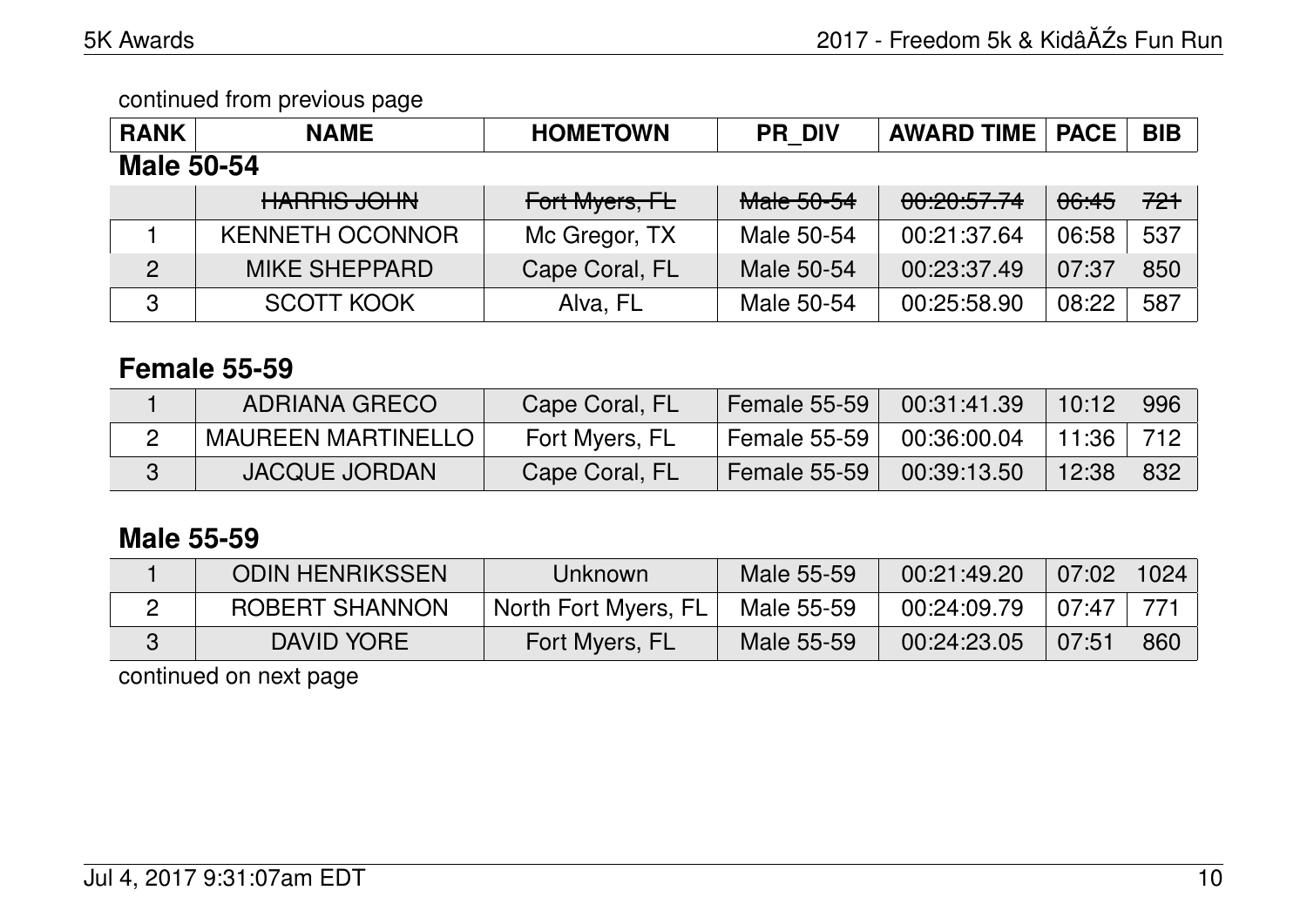| <b>RANK</b> | <b>NAME</b> | <b>HOMETOWN</b> | <b>DIV</b><br>ΡR | <b>AWARD TIME</b> | $\Box$ PACE $^+$ | <b>BIE</b> |
|-------------|-------------|-----------------|------------------|-------------------|------------------|------------|
|-------------|-------------|-----------------|------------------|-------------------|------------------|------------|

### **Female 60-64**

| <b>KAREN MILES</b>                                | Fort Myers, FL | Female 60-64 | 00:23:04.73 | <del>07:26</del> | 880 |
|---------------------------------------------------|----------------|--------------|-------------|------------------|-----|
| <b>MARY BETH LEES</b>                             | Cape Coral, FL | Female 60-64 | 00:29:15.53 | 09:26            | 867 |
| FRANCINE GOLDEN   Lehigh Acres, FL   Female 60-64 |                |              | 00:31:42.62 | $10:13$ 530      |     |
| <b>LAURIE JENSEN</b>                              | Sanibel, FL    | Female 60-64 | 00:32:45.75 | 10:33            | 962 |

# **Male 60-64**

| <b>JIM ALVEY</b>  | Evansville, IN | Male 60-64 | 00:27:18.50 | 08:48         | 652 |
|-------------------|----------------|------------|-------------|---------------|-----|
| JOHN W. SPOTTS    | Cape Coral, FL | Male 60-64 | 00:29:26.68 | $09:29$   511 |     |
| <b>ED QUILTER</b> | Cape Coral, FL | Male 60-64 | 00:32:56.56 | 10:37         | 942 |

# **Female 65-69**

| <u>IANIET IAIEINIOTEINI</u><br>UNIVER VYETIVO TEITV | <del>Cape Coral, FL</del>                     | $L$ amala $CF$ $CO$<br>$\pm$ Formald $00^+00^-$ | 0.000000000<br><u><del>UU.CU.UT.UU</del></u> | <del>08:24</del> ∣ <del>580</del> ∣ |  |
|-----------------------------------------------------|-----------------------------------------------|-------------------------------------------------|----------------------------------------------|-------------------------------------|--|
| <b>MARY LEWIS</b>                                   | Fort Myers, FL   Female 65-69   $00:46:41.53$ |                                                 |                                              | 15:02   533                         |  |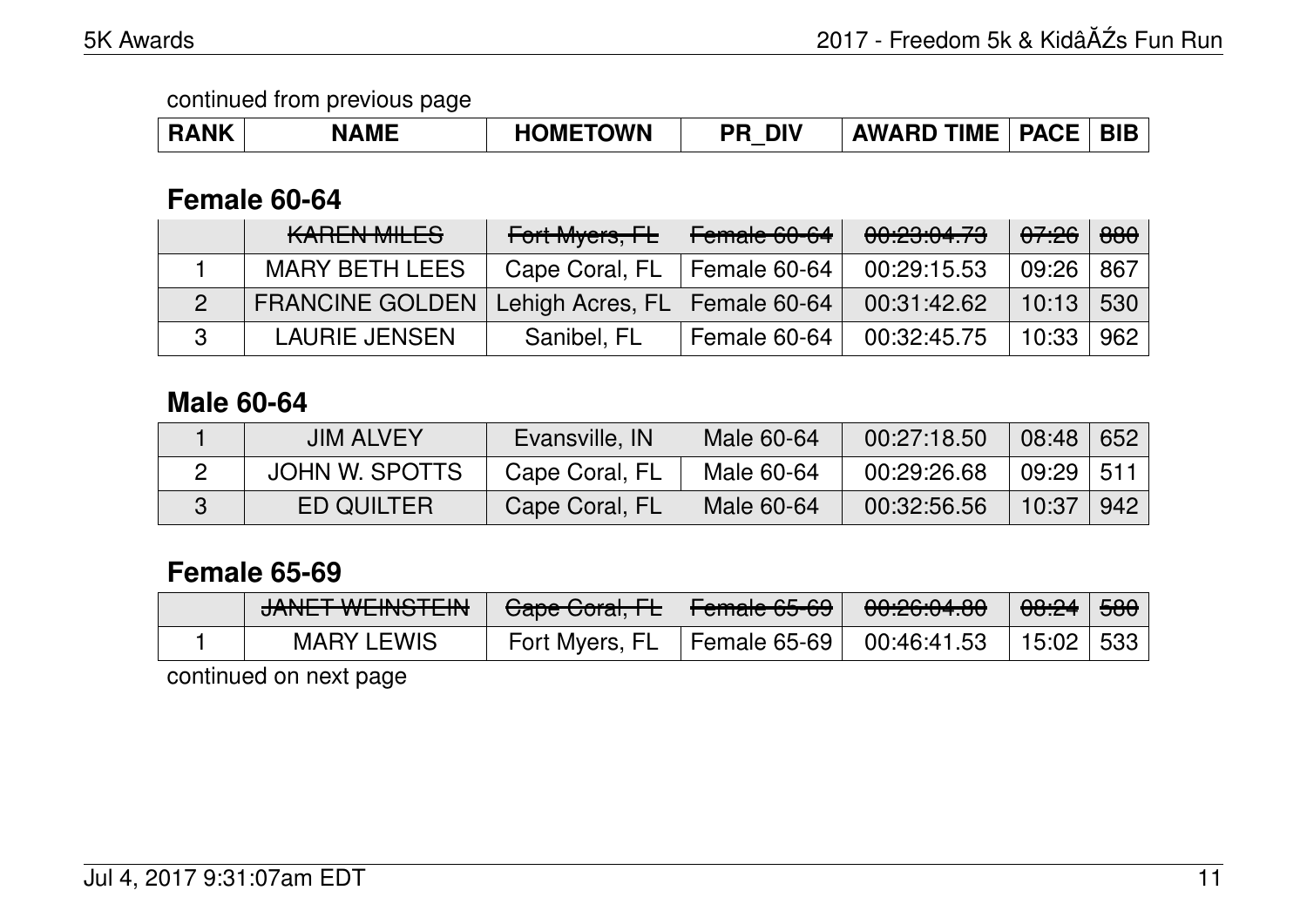| <b>RANK</b> | <b>NAME</b>         | <b>HOMETOWN</b> | <b>PR DIV</b> | AWARD TIME   PACE   BIB |               |     |
|-------------|---------------------|-----------------|---------------|-------------------------|---------------|-----|
|             | <b>ANNE COLEMAN</b> | Cape Coral, FL  | Female 65-69  | 00:46:46.04             | $15:04$   824 |     |
|             | <b>PATI SMITH</b>   | Cape Coral, FL  | Female 65-69  | 00:52:45.65             | 16:59         | 521 |

## **Male 65-69**

| MIQUALI ODLIL<br>MIULIALL UDLLL | Greenwood, MO    | Male 65-69 | 00:26:07.22 | 08:25 | <del>901</del> |
|---------------------------------|------------------|------------|-------------|-------|----------------|
| <b>BILL MORTON</b>              | Fort Myers, FL   | Male 65-69 | 00:26:47.34 | 08:38 | 656            |
| <b>STEVEN KILCLINE</b>          | Lehigh Acres, FL | Male 65-69 | 00:31:05.11 | 10:01 | 593            |
| <b>JOHN GALLUPPI</b>            | Cape Coral, FL   | Male 65-69 | 00:35:53.34 | 11:34 | 513            |

# **Female 70-99**

| <b>SANDRA FAUST</b> | North Fort Myers, FL   Female 70-99   00:33:39.66   10:51   939 |                                          |  |
|---------------------|-----------------------------------------------------------------|------------------------------------------|--|
| ROSEMARY WRIGHT     | Fort Myers, FL                                                  | Female 70-99   00:52:17.56   16:50   809 |  |

## **Male 70-99**

|                                                                                                                 | LOU MARJON | North Fort Myers, FL   Male 70-99   00:27:16.61   08:47   938 |  |  |  |  |  |  |
|-----------------------------------------------------------------------------------------------------------------|------------|---------------------------------------------------------------|--|--|--|--|--|--|
| the contract of the contract of the contract of the contract of the contract of the contract of the contract of |            |                                                               |  |  |  |  |  |  |